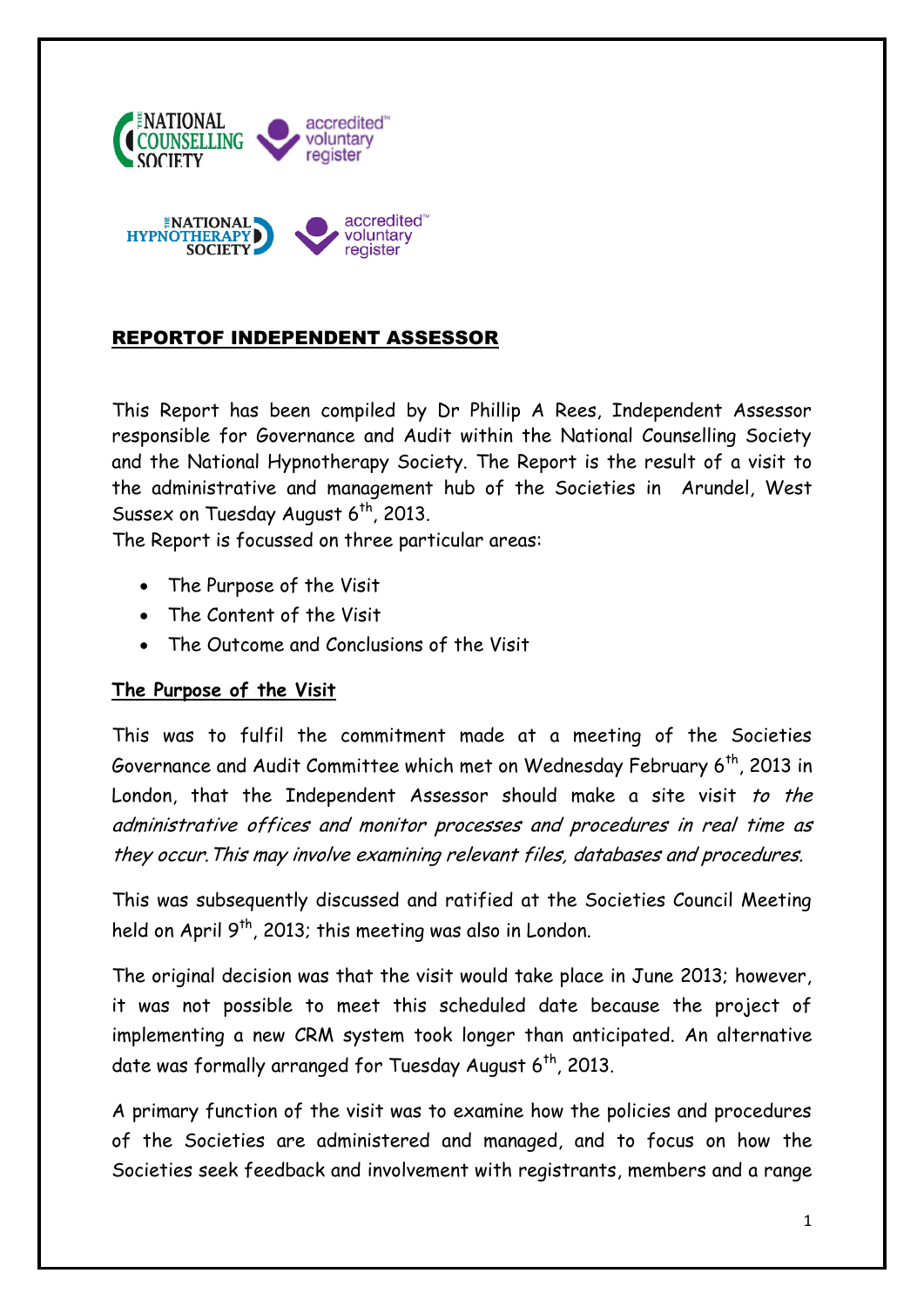of service users. In order to complete this process, and form the basis of this Report, the Independent Assessor was able to meet with members of the administrative team, and access to all relevant files and documentation was agreed.

An additional reason for the visit of the Independent Assessor was to ensure that the Societies guarantee and ensure accountability to members, regulators and the Professional Standards Authority, through regular and ongoing assessment and analysis of administrative and management systems and processes.

#### **The Content of the Visit**

To fulfil the aims and purposes of the visit, the whole day was dedicated to discussing with key office-holders their roles and responsibilities, and to observe them at work.

The first part of the day involved working with Ms Liz McElligott who is the Chief Executive/Registrar of the National Counselling Society and the National Hypnotherapy Society. This crucial role includes upholdingboth the reputation and national development of the Societies, combined with the responsibilities of overseeing administration within the national office, in addition to addressing the needs of Registrants and prospective Registrants. The maintenance of standards falls within the remit of the Chief Executive.

The past few months have been dedicated to the achievement of Accredited Voluntary Register (AVR) status through the Professional Standards Authority (PSA), and the Chief Executive/Registrar has been totally involved in the lengthy and exacting process of achieving the AVR status. This has now been achieved, and provides the NCS and NHS with a large footprint on the therapy map. To date, there are only a small number of Professional Bodies who have achieved this status, and such status accords both kudos and credibility to both Societies.

The Chief Executive has been responsible for implementing the recommendations of the PSA Panel which were necessary in order to receive AVR status, and to oversee a range of Action Points which will be revisited in 12 months time in order to preserve that status. The Chief Executive will also work closely with the Independent Assessor in ensuring the delineation of roles,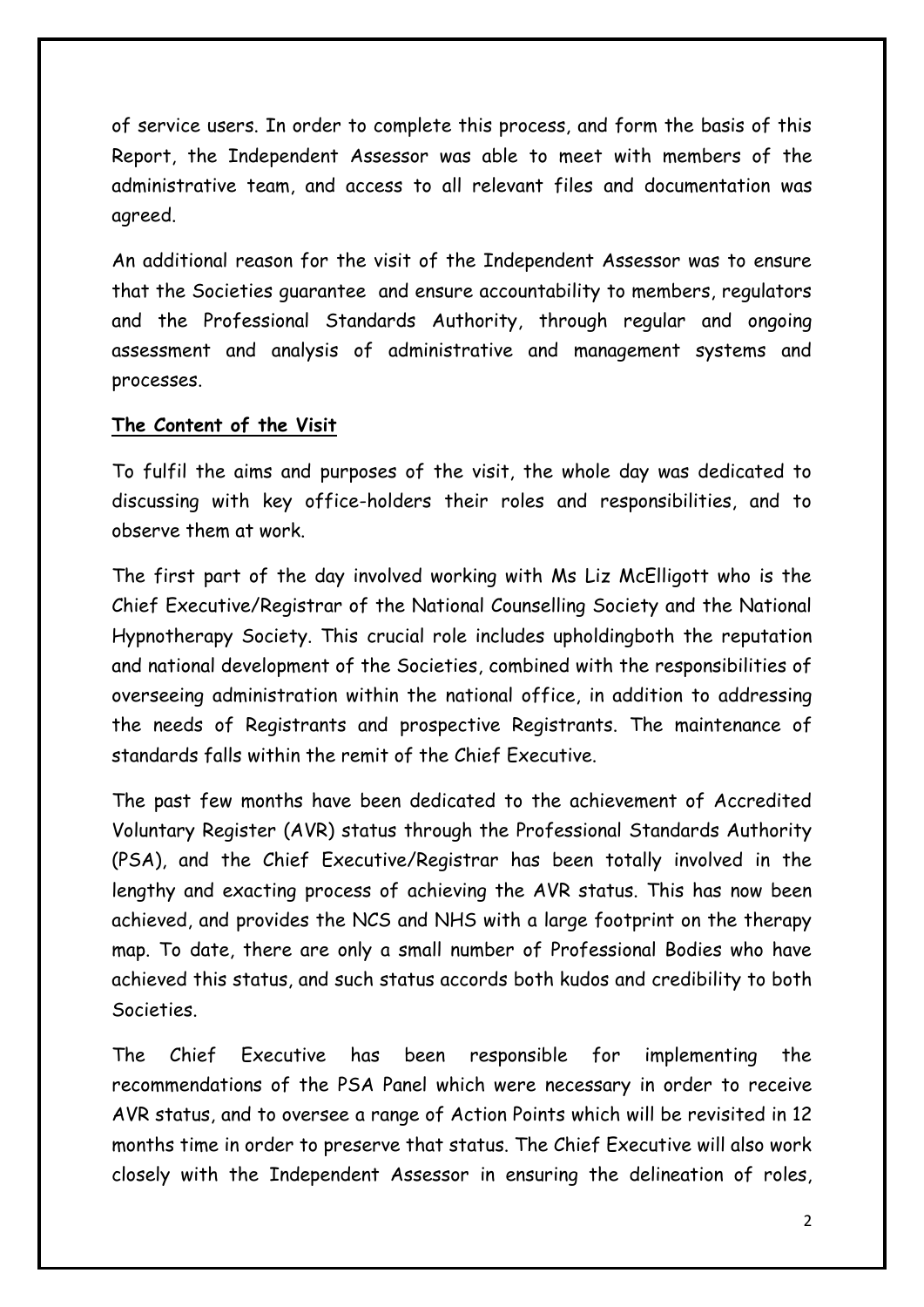especially between the role of Chief Executive and Public Protection Officer. The Chief Executive will also co-operate with the Independent Assessor in monitoring the decisions made by the Chair of the Professional Conduct Committee.

The Chief Executive ensures that standards are maintained with regard to Registrants of the Societies, and works closely to ensure that standards of training provided by other organisations and accepted by the Societies are maintained – for the purposes of accreditation and AVR status.In addition, the Chief Executive shoulders the responsibility of contacts with the public, Registrants and Prospective Members and training bodies; this involves close liaison and management of the members of staff in the national office.

The second part of the day was spent talking and observing Katie Spendiff, who is the Membership Services Manager, and has been with the Societies since February 2013. She has brought into this role a very wide range of management skills and abilities. This includes marketing and event management combined with competencies in education and social media. Her role involves:

- Managing enquiries to the Societies from members and potential members
- Marketing
- CPD events
- Advertising
- Social media

She specifically shoulders responsibility for the social interaction between members and the Societies. In her role, she has helped to develop marketing and advertising – i.e. publicity leaflets – and arranged events to promote the Societies; e.g. Exhibition Stand at the Labour Party Conference in September 2013. The Membership Services Manager has the crucial role of maintaining and developing the process of communication between the Societies and Registrants.

This role also carries the important role of enabling members to become aware of all the benefits of membership – such as, CPD events, Professional Insurance, regular Newsletters, eligibility for membership of the Royal Society for Public Health.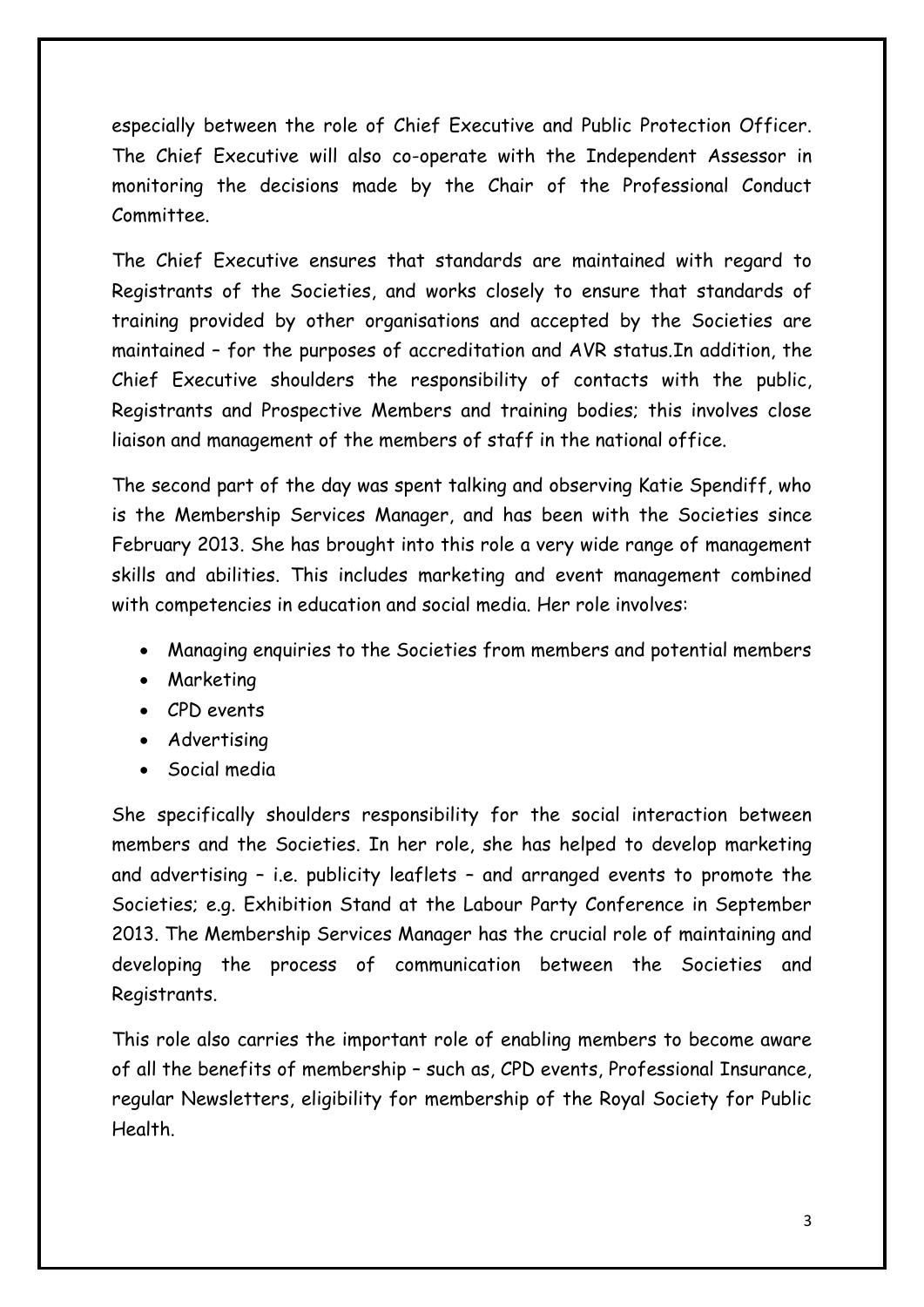In addition to the important role Membership Services Manager there are two other highly motivated and competent people who share the administrative site of the work. Vicky Parkinson and Victoria Stibbs field daily enquiries from members and potential members. Vicky Parkinson as Senior Administrator oversees the membership of the Societies; there has been a 20% increase in the membership of the Societies in the past twelve months (2012-2013). Victoria Stibbs also brings a range of skills to her administrative role within the Societies, and works to ensure good communication is maintained between the Societies and the Registrants, and the wider therapeutic communities. The management and administrative team ensure that there is a consistent approach to communicating the benefits of membership of the Societies, in addition to the upholding of standards.

#### **The Outcome and Conclusions of the Visit**

As an Independent Assessor, I visited the Societies offices to ensure that an objective view of the work of the Societies could be guaranteed, and I offer the following comments and observations.

- **Communication.** There are excellent communication processes in place to ensure that enquirers to the Societies speak with members of a team who are able to provide a constant and consistent voice on the work of the Societies, whether established members of the Societies or potential members; corporate bodies and organisations; professional bodies in the world of counselling, psychology, psychotherapy and hypnotherapy, or educational/awarding bodies seeking information about accreditation status.
- **Competence.** Members of the Societies bring a collective range of skills and abilities to the varying roles from Chief Executive to members of the Administrative Team. This has enabled the development of strong marketing and advertising strategies, including the Societies website; saturation of the internet with excellent advertising; evolving CPD programmes of learning throughout the country; Facebook and Twitter and Monthly Bulletin updates. There is sound knowledge and understanding of the Societies, and all its policies including Complaints and the new DBS requirements. The collective competencies also ensure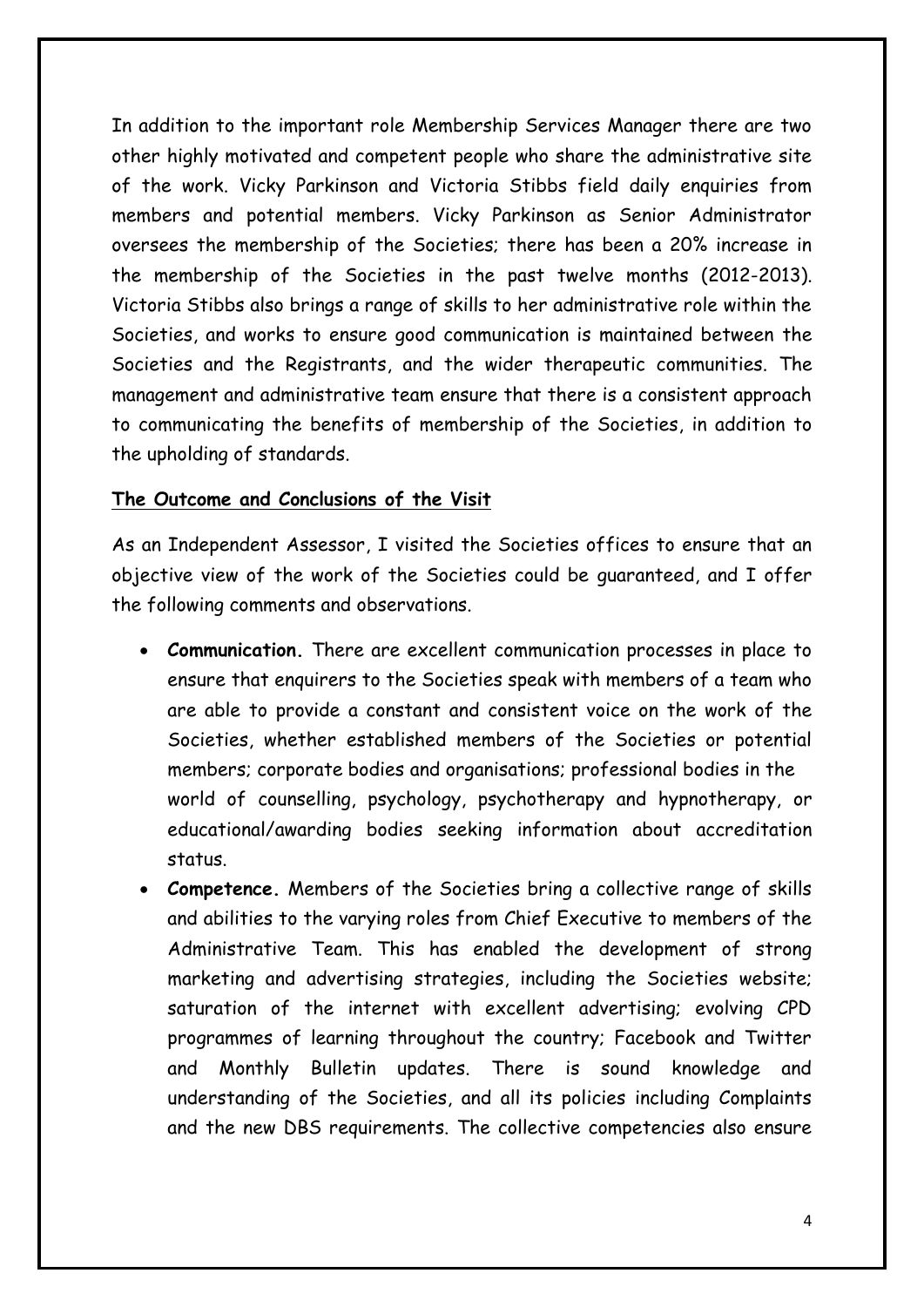quality of management and administration in addition to the dissemination of very high

- **Commitment**. The visit of the Independent Assessor was designed to provide an impartial overview of the Societies; how they function; how they work to maintain the principles of the Societies, and how they can effectively communicate this to interested parties. There is strong leadership within the Societies, and solid collegiality. The commitment to the Societies is clearly evident, and the team at this administrative hub continually, it seems, strive to develop the work and reputation of the Societies through developing knowledge and understanding o the therapeutic world and enhancing the important principles and policies of an emerging and growing professional body.
- **Collective Responsibility**. One factor was outstanding during the visit of the Independent Assessor, and that was the clear intention on the part of the Societies to continue growing and

developing as a major player in the therapeutic community of the United Kingdom. The recognition by the Professional Standards Authority, and the achievement of AVR Register status will not lead, in the view of the Independent Assessor, to complacency. There is recognition of the responsibility in maintaining the principles and values of the Societies; meeting the needs of its members; maintaining its professional status; overseeing complaints and public protection and growing into an important player in the therapeutic community.

There is also recognition within the Societies team that nothing is perfect. There is always room for improvement, and changes are inevitable in all areas of marketing, advertising, communication and the promotion of all that the Societies stand for. This knowledge will undoubtedly keep the Societies aware and challenged on how others perceive them, and are committed to maintaining the standards and principles of a Professional Body seeking to represent a large and growing cohort of therapists.

The purpose of this Report has been to provide a realistic overview of the work of the Societies as observed during the Independent Assessor's site visit, and to highlight good practice. At the same time, the intention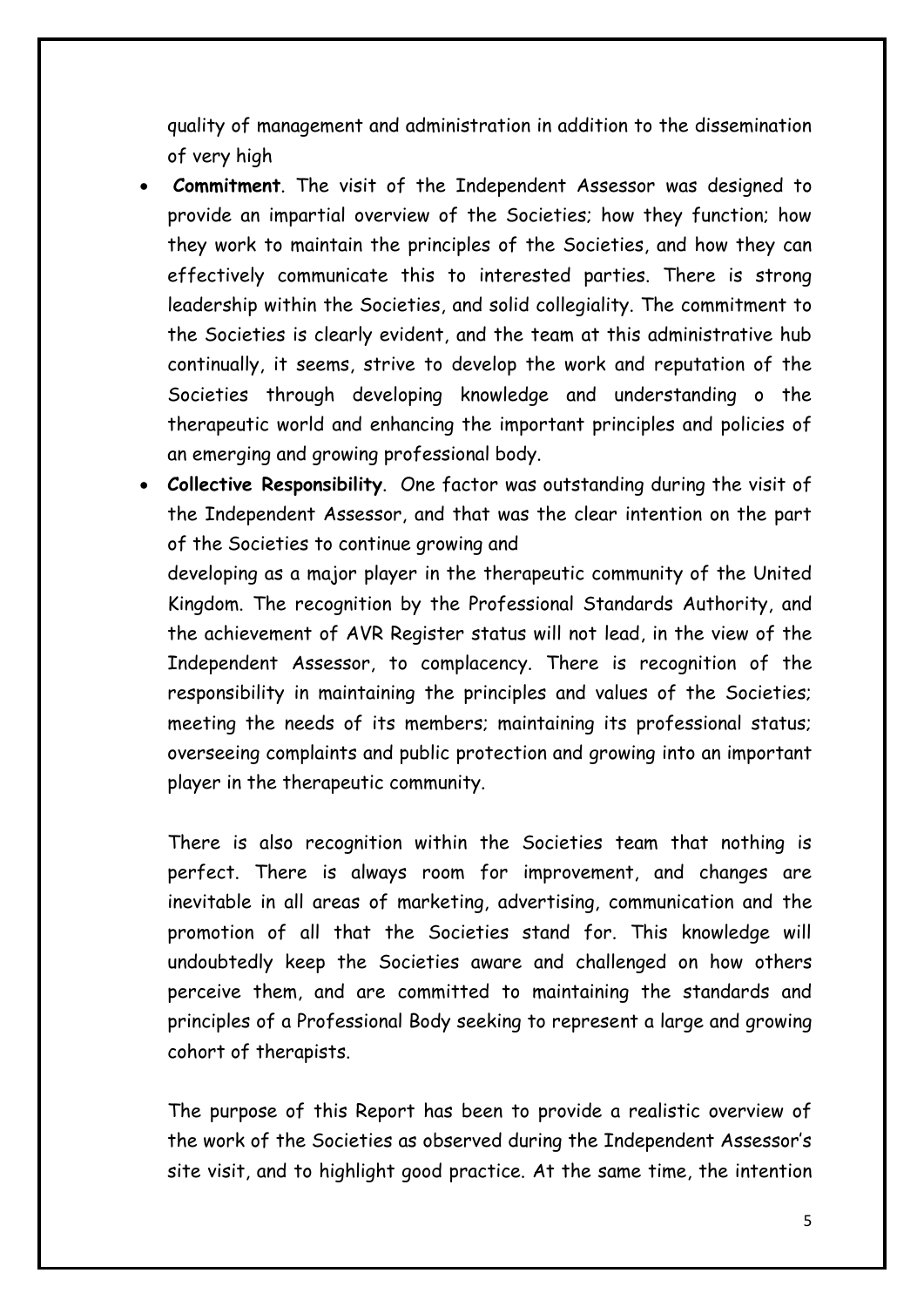was also to raise awareness of any concerns observed during the visit. This Report concludes that no major concerns were highlighted or

apparent. However, in view of the rapidly expanding work of the Societies – the substantial increase in membership during the past twelve months, for example – it is recommended that the Societies consider increasing staffing levels to manage the increased work-load and also to look for larger, more appropriate office accommodation. The first part of this recommendation is based on the observation that the Societies have excellent staff who communicate effectively and consistently with enquiries and enquirers; this effectiveness may be jeopardised if current members of staff leave or are absent for reasons of sickness. The point here is that there appears to be too few people trying to administer a rapidly expanding area of work. The second part of the recommendation – regarding premises/office accommodation – is to recognise the importance for key members of staff, such as the Chief Executive, to have a dedicated office. This will ensure confidentiality, as well as provide meeting and syndicate rooms which are currently not available. This final part of the Report is based on personal perception, and is not intended as a negative criticism; it is considered important to the public perception, credibility and reputation of the Societies.

The author presents and commends this Report as representing the findings of a comprehensive and extensive analysis of the Societies work established during the visit undertaken in August 6th, 2013.

Finijo s Lees

Dr Phillip A Rees **BA(Hons), PhD(Psychology), DipCPC, DipPTSC, CertSuper, MISMA, FCollT, FRSA Independent Assessor**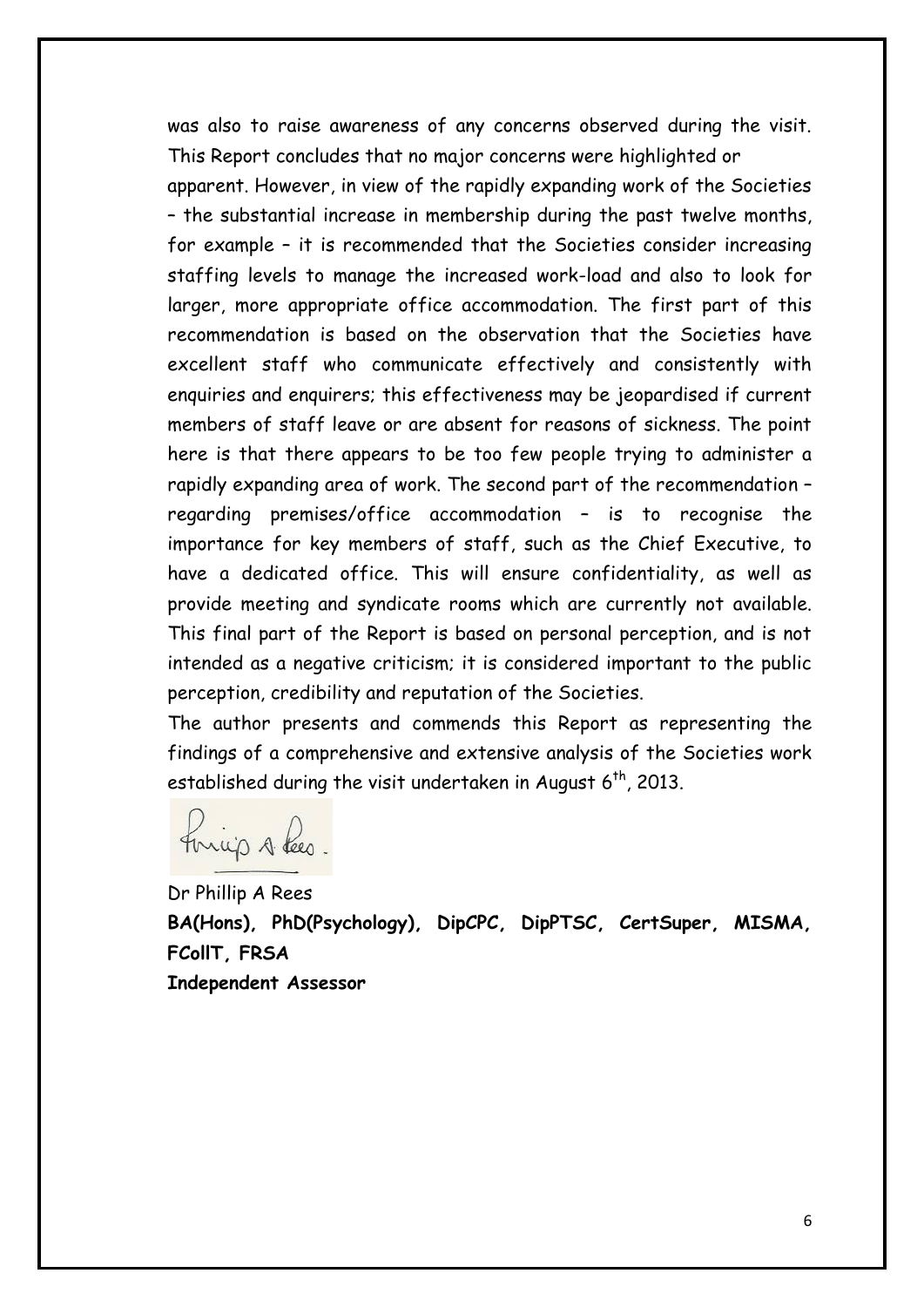

### REPORTOF INDEPENDENT ASSESSOR

This Report represents the observations of the Independent Assessor's attendance at the Society Council Meeting of the National Counselling Society and the National Hypnotherapy Society, held on July 22<sup>nd</sup> 2013 in the King Edward V11 Room, Oxford and Cambridge Club in London. The meeting convened at 11-00a.m. and concluded at 3-00p.m. The role of the Independent Assessor is to be part of the overall Governance and Audit oversight of the Societies.

The meeting was chaired by the Societies Chair, Dr Chris Forester. Other members present included Liz McElligott, Society Chief Executive; Gerry Wilmore, Chair of the Professional Standards Committee, together with Lay Council Members and Administrative staff.

First impression of the meeting was its professionalism; this was generated in part by the venue and environment but, more importantly, by the fact that members of the Council Meeting take their roles seriously. The Council is very much aware of its accountability to the Registrants of the Societies, and to upholding the principles upon which the Societies are founded.

The initial part of the Meeting focused on the achievement of AVR status following accreditation by the Professional Standards Authority. This was notified to the Societies on May 21, 2013. It was highlighted that the PSA had presented Learning Points, Instructions and Conditions around the decision to recognise the Societies. These included:

- Publishing the minutes of meetings and the non-confidential parts of the Independent Assessor's Reports on Societies website to improve transparency and openness.
- Procedures to be in place to recruit Council Members in the future
- Monitoring system to ensure standards of training provided by other organisations and accepted by the Societies.
- Societies to support individuals who are unable to put complaints in writing. The above was discussed and approved by the Council.

In addition, the Council agreed that: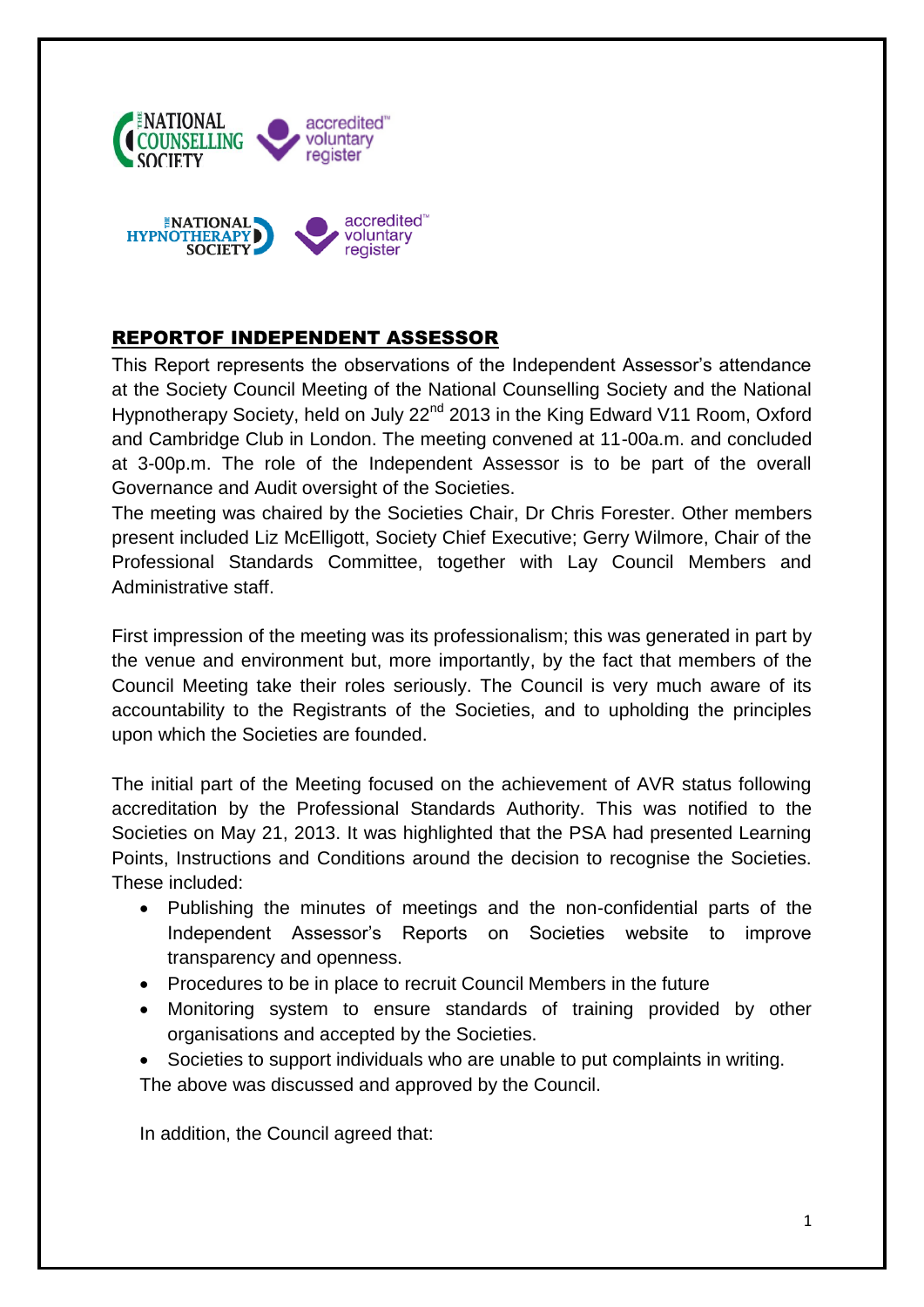- The Societies will request a report from the Independent Assessor on decisions made by the Chair of the Professional Conduct Committee. This Report to be submitted to the PSA at annual review of accreditation.
- Societies are to request a report from the Independent Assessor on the progress of appointment and work of Public Protection Officer.
- Societies to communicate and explain different grades of membership.
- Societies must ensure that only Registrants make use of the AVR logo and additional benefits of accreditation.
- Societies must publish all cases and sanctions against registrant's following a professional conduct hearing on its website and on the Registrant's entry in the Register.
- The Societies are to request a report from Independent Assessor on the application of the new complaints procedure in future cases. To be submitted at annual review of accreditation.

There was further discussion around the PSA's Panel Discussion on the requirements of accreditation. This involves instructions to be implemented by the given timeframe. This was considered in depth, and there was commitment to meeting all the presented demands within the timeframe stipulated.

There was also discussion the PSA's feedback on Conflict of Interest query. As a result, the Societies now insist on office-holders signing a declaration of interest, or none.

Following discussion on the developing marketing activities and a growth in the Societies total membership over the past year, the Council then considered the Independent Assessor's Report following the appointment, and a meeting held in the same venue in March 2013.

Outstanding actions still to be implemented include:

- Written policy document on firewalling ( to be approved by Council)
- Life membership and retirement policies to be implemented
- CPD verifiability and accountability framework to be created by the Professional Standards Committee; for approval in the Autumn Council Meeting.
- CRB (Now DBS) check policy to be clear on website and in other documents.
- Websites to have greater clarity of function and distinction between member and registrant explicit on website.
- NCS Points system to be re-evaluated and phased out
- Independent Assessor to make a site visit at Administration Offices. Planned for August 6<sup>th</sup>, 2013

There was discussion and commitment to the implementation of these actions by the Council.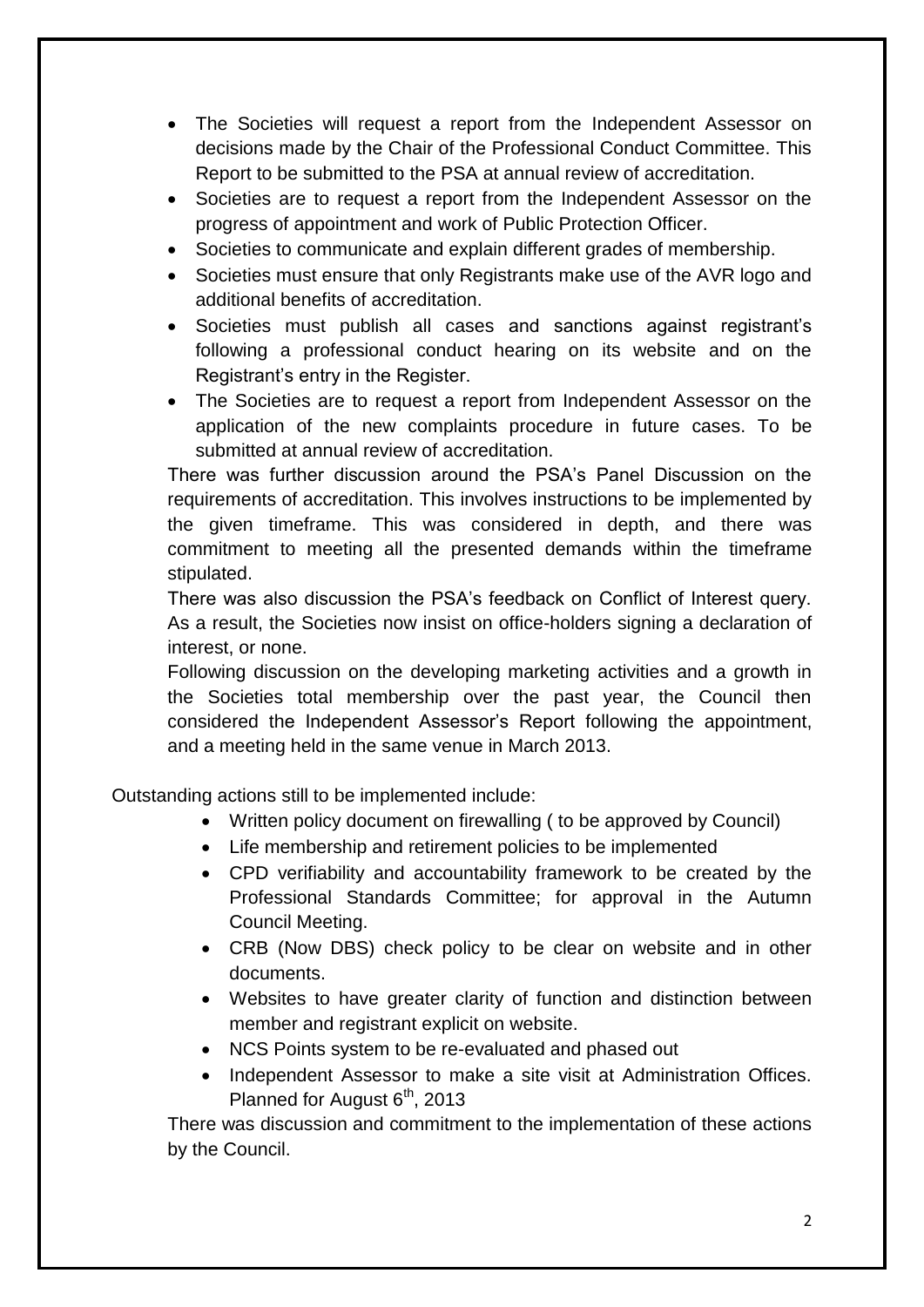It was acknowledged that some Independent Assessor's recommendations had already been implemented:

- CPD hours to 30 hours across both Societies
- Client hotline to be installed
- Facebook Groups no longer used.
- Public Protection Officer and Chief Executive roles to become separate.

The Chair of the Professional Standard's Committee presented his report which focused on the identity of membership within the Societies and the distinction between 'Member' and 'Registrant'.

The view of the Independent Assessor is that the Societies Council Meeting upholds the principles and ethical values of both Societies, The Council Meeting also provides a forum for comprehensive discussion involving highly qualified and motivated members, on the work and reputation of the Societies, and how it must continue to meet the demands of the Professional Standards Authority and, at the same time, meet the requirements of Registrants and those who will come under the umbrella influence of both Societies.

things theo.

Dr Phillip A Rees **BA(Hons), PhD(Psychology), DipCPC, DipPTSC, CertSuper, MISMA, FCollT, FRSA Independent Assessor**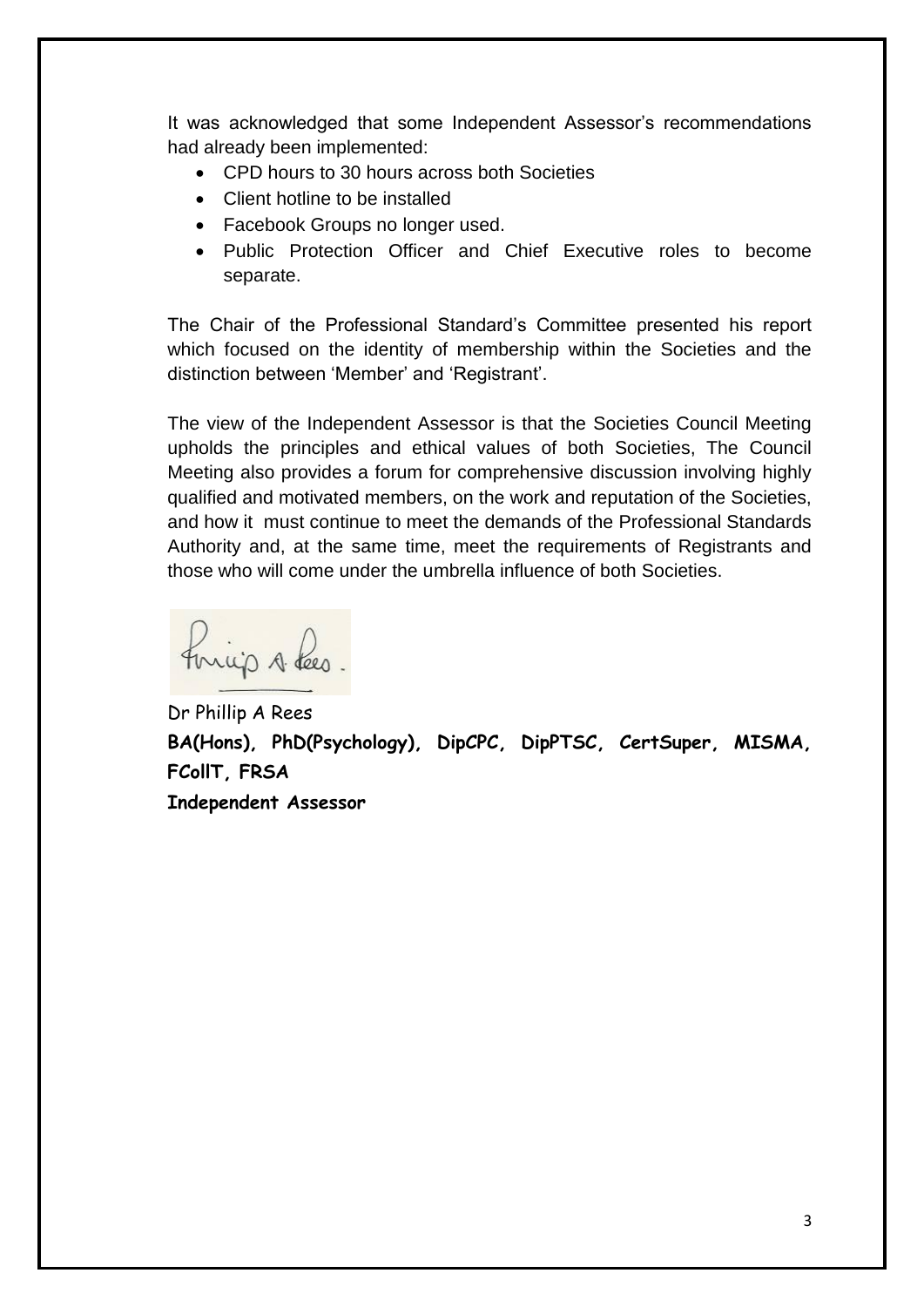

# REPORT OF INDEPENDENT ASSESSOR – OVERSEEING COMPLAINTS PROCESSES AND PROCEDURES (1)

This Report has been prepared for the National Counselling Society and the National Hypnotherapy Society by Dr Phillip A Rees, Independent Assessor to both Societies with responsibility for Governance and Audit.

Throughout the Report references to the 'Societies' are inclusive references to both the National Counselling Society and The National Hypnotherapy Society.

A series of three reports have been requested by the Professional Standards Authority on the Complaints Processes as they sit within the Governance of the Societies. This is the first of the three Reports and responds to the Professional Standards Authority's directive that:

*"The Societies are to request a Report from the Chair of the Governance and Audit Committee (an Independent Assessor) on decisions made by the Chair of the Professional Conduct Committee and the Committee itself in relation to complaints to ensure that they were fair, independent and had no evidence that interests, other than public interest, were affecting the decisions. This Report is to be submitted to the Authority at annual review of accreditation."*

From personal research into the workings and philosophy of the Societies, it is clear that there has always been a concern for those who are connected directly or indirectly to the Societies. This has included Registrants, Training Bodies and those who come under the guidance and influence of the practitioners who are Registrants with the Societies. The Societies strive to ensure 'fitness to practice' from its Registrants and recognise the duty of care for those who may be therapeutically treated by Registrants. The hallmarks, therefore, of the Societies have always been around Protection, Accountability and Safeguarding. The current Complaints Procedure was established in 2012, and was created in collaboration with Jonathan Coe of *the Clinic for Boundaries Study.*

The Societies full complaints procedures and information can be accessed on the website at:

http://nationalcounsellingsociety.org/listening-to-clients/policies/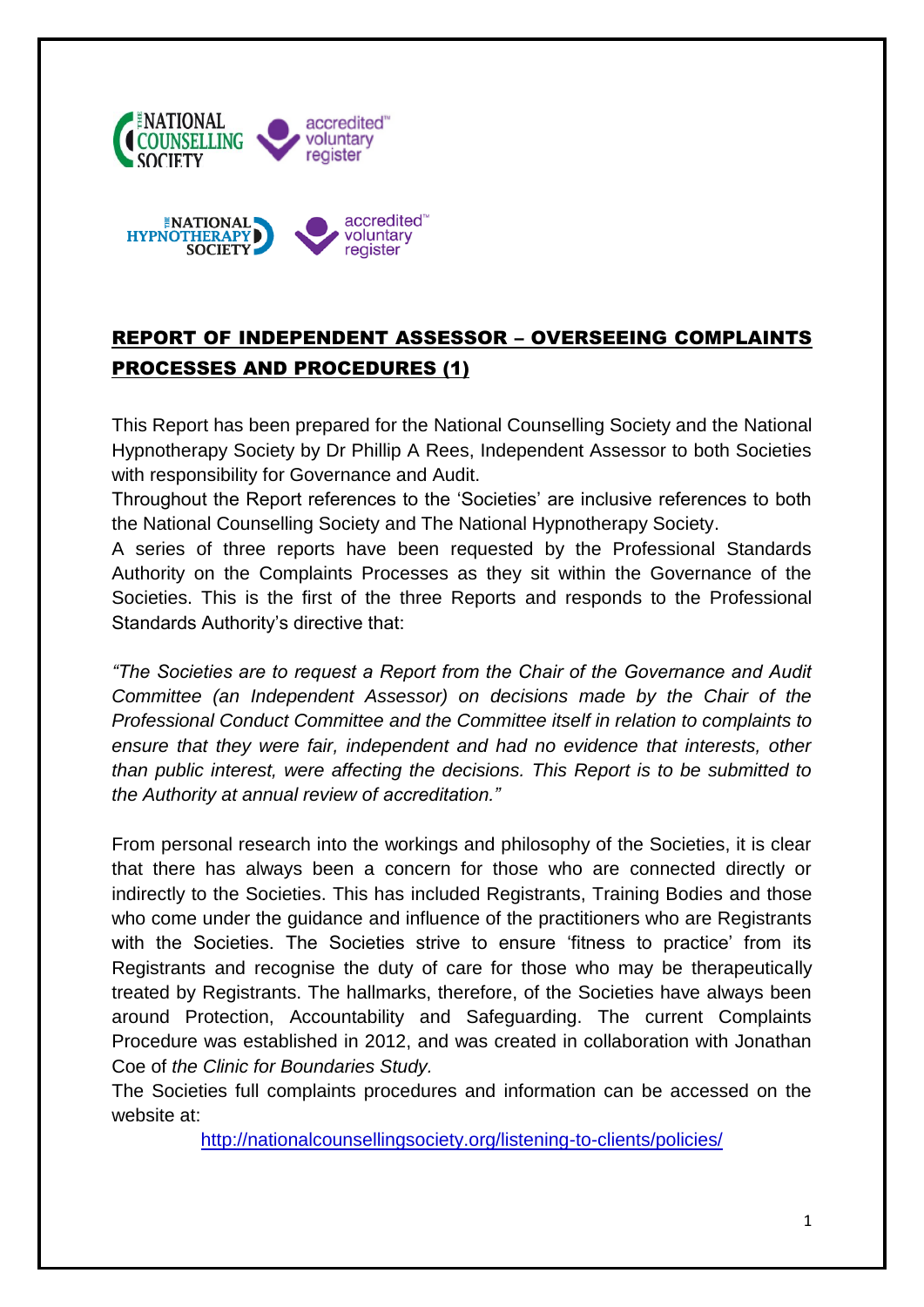To ensure that the procedures and protocol are correctly and robustly applied, the Societies discuss the Protocol at the regular Societies Council meetings. It was from this executive group that the Societies structure was developed to include a *Public Protection Officer*, and a *Professional Conducts Committee.* The role of the Independent Assessor for Governance and Audit is to reinforce the necessity of independent officers to guarantee fairness and accountability. Concerns around this had been raised at a meeting in London of Societies officials, who were meeting with the Independent Assessor on February  $6<sup>th</sup>$ , 2013 following his appointment. The background to this was the identification of a potential conflict of interest in the dual role of the Chair of the Professional Conduct Committee combined with being a lay member of the Societies Council. The Chair, Eimear McAllister, in a report to the Societies Council recognised the conflict of interest in terms of: *"as a member of the Council I would be concerned with the best interests of the Societies, while as a member of the Professional Conduct Committee I should be concerned only with ensuring a fair enquiry is conducted into allegations of wrongdoing against Registrants of the Societies."* Identifying this potential conflict of interest the Chair summarily resigned from her lay role on the Societies, in order to fairly and independently discharge her responsibilities with the Professional Conduct Committee. As Independent Assessor for Governance and Audit, I now believe that this has removed any concern around conflict of interest for the Chair of the Professional Conduct Committee. It was also identified that an additional Council member, Wayne Bateman was a member both on the Societies Council and the Professional Conduct Committee. This has now been resolved as Wayne has remained as a lay member of the Council, but has resigned from the Professional Conducts Committee. This reinforced the change in the Societies governance, as discussed in the Societies Council meeting in July 2013, that conflict of interest should be avoided in the interest of accountability, safeguarding and fairness. The role of the Independent Assessor is to oversee this and guarantee that governance policy has been implemented. I am content that this has been achieved. To underscore my confidence that this has been maintained, I received a Report from the Chair of the Professional Conduct Committee on February  $5<sup>th</sup>$ , 2014 relating to the single complaint that has been received in the past twelve months. This clearly indicates the fairness of the judgement of the Chair of the Professional Conduct Committee without any prejudice evident. The Complaints Procedures of the Societies are executively managed by the Societies Council, and internally applied by both the Public Protection Officer and the Professional Conduct Committee. Externally, the Societies governance on the Complaints Protocol is carefully monitored by the Independent Assessor for Governance and Audit. *(See Fig 1 attached)*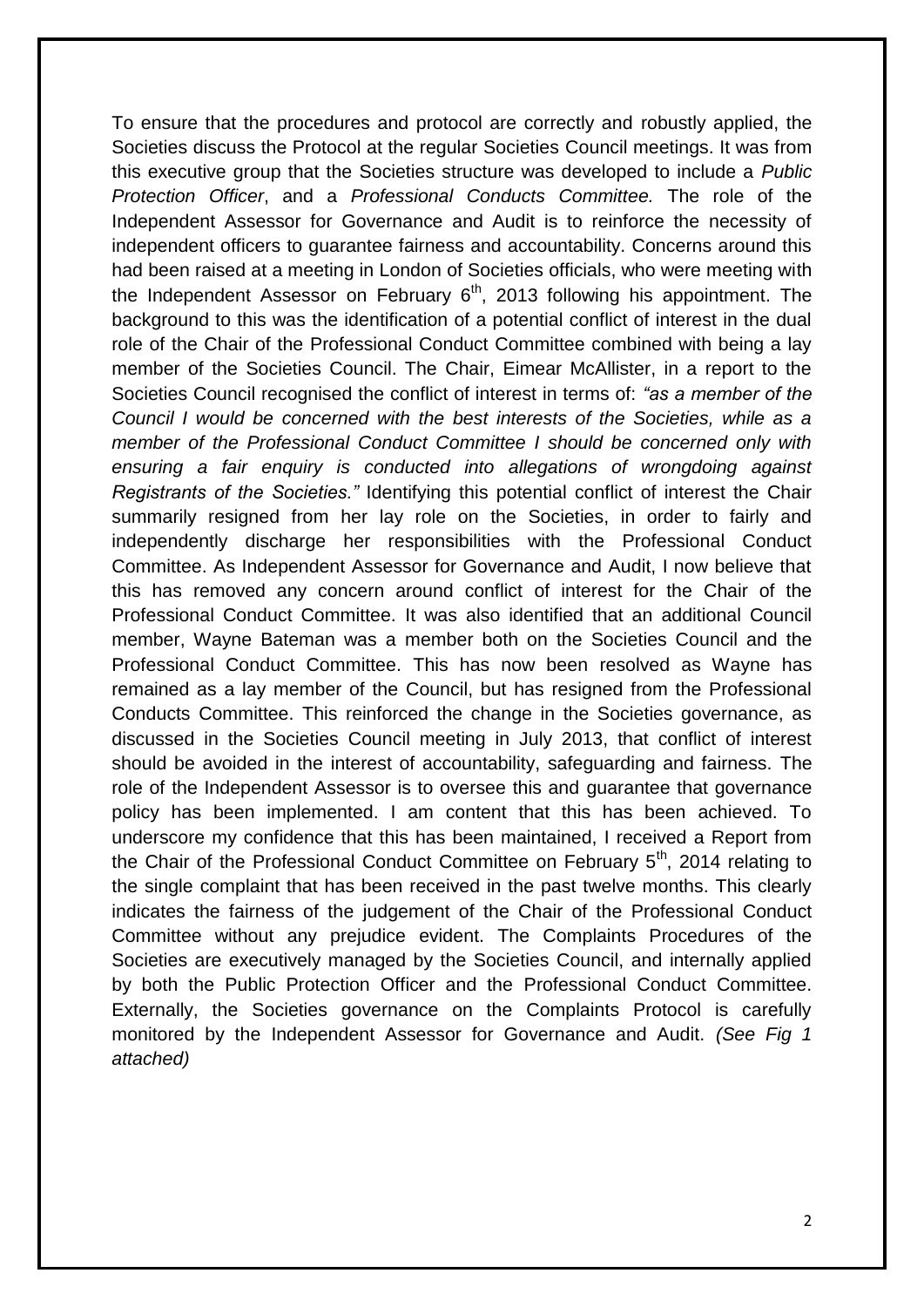Forcijo s Les.

Dr Phillip A Rees

**BA(Hons), PhD(Psychology), DipCPC, DipPTSC, CertSuper, MISMA, FCollT, FRSA**

**Independent Assessor for Governance and Audit**

**February 2014**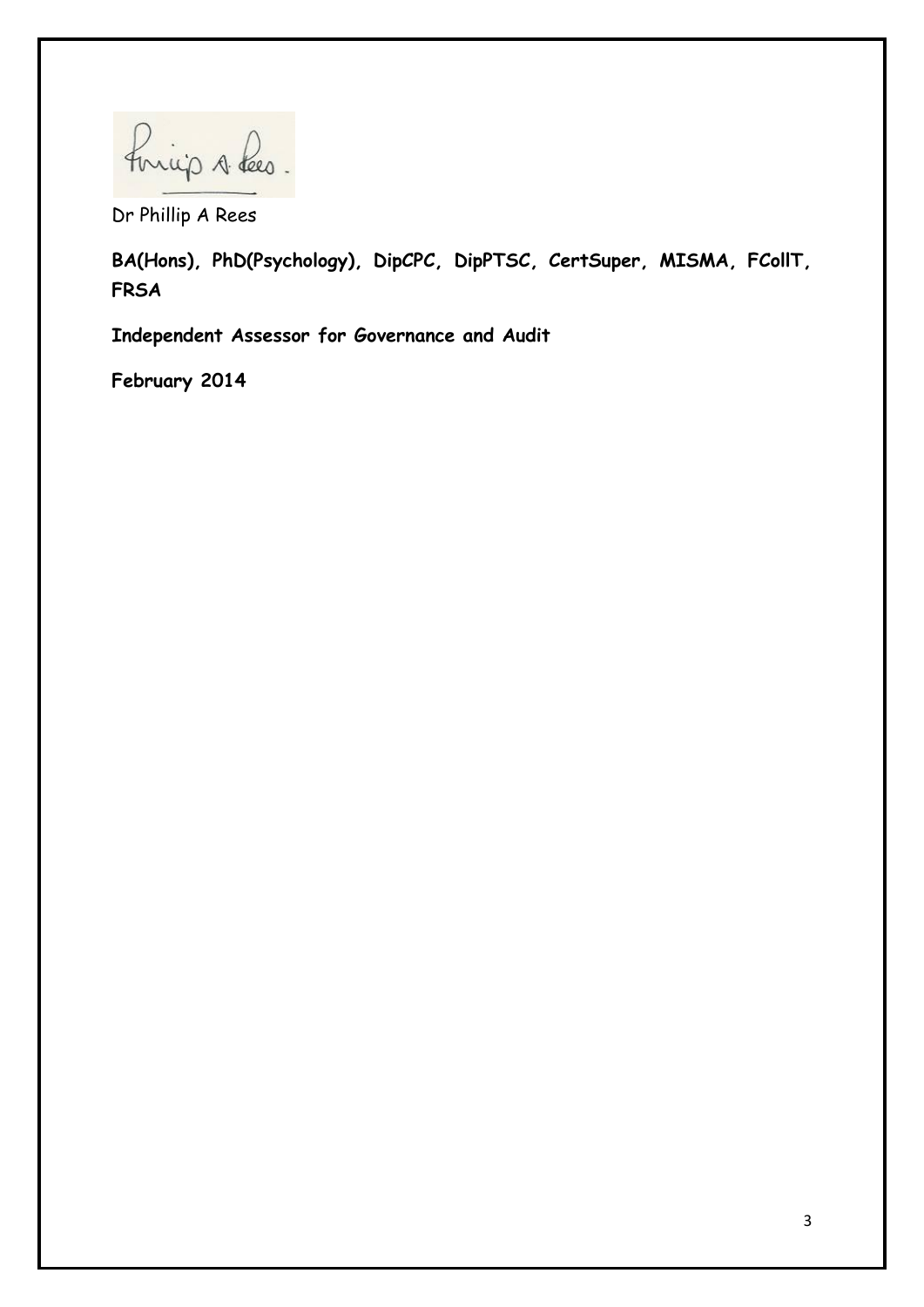

# REPORT OF INDEPENDENT ASSESSOR – OVERSEEING COMPLAINTS PROCESSES AND PROCEDURES (2)

This Report has been prepared for the National Counselling Society and the National Hypnotherapy Society by Dr Phillip A Rees, Independent Assessor to both Societies with responsibility for Governance and Audit.

Throughout the Report references to the 'Societies' are inclusive references to both the National Counselling Society and The National Hypnotherapy Society.

A series of three reports have been requested by the Professional Standards Authority on the Complaints Processes as they sit within the Governance of the Societies. This is the second of the three Reports and responds to the Professional Standards Authority's directive that:

*"The Societies are to request a Report from the Chair of the Governance and Audit Committee (an Independent Assessor) on progress of appointment and work of the Public Protection Officer. This Report is to be submitted to the Authority at annual review of accreditation."*

At a meeting of Societies officials with the newly appointed Independent Assessor on February  $6<sup>th</sup>$ , 2013 the latter highlighted the potential conflict of interest for the current Public Protection Officer, who also held the position of Chief Executive. In the interest of independent governance, these roles needed to be separated as quickly as possible. It was recognised that holding both a CEO post and Public Protection

-2-

Officer would cloud independent decision making when the interests of the Societies are also of paramount importance. This was resolved very quickly, and Faye Blackwell was appointed in 2013 as the Public Protection Officer. As Independent Assessor, I subsequently received a Report from the Public Protection Officer which indicated that there had only been one substantive complaint in the last year, where additional advice was requested from the Professional Conduct Committee. (For the protocol of managing Complaints, please see *Fig 2* attached).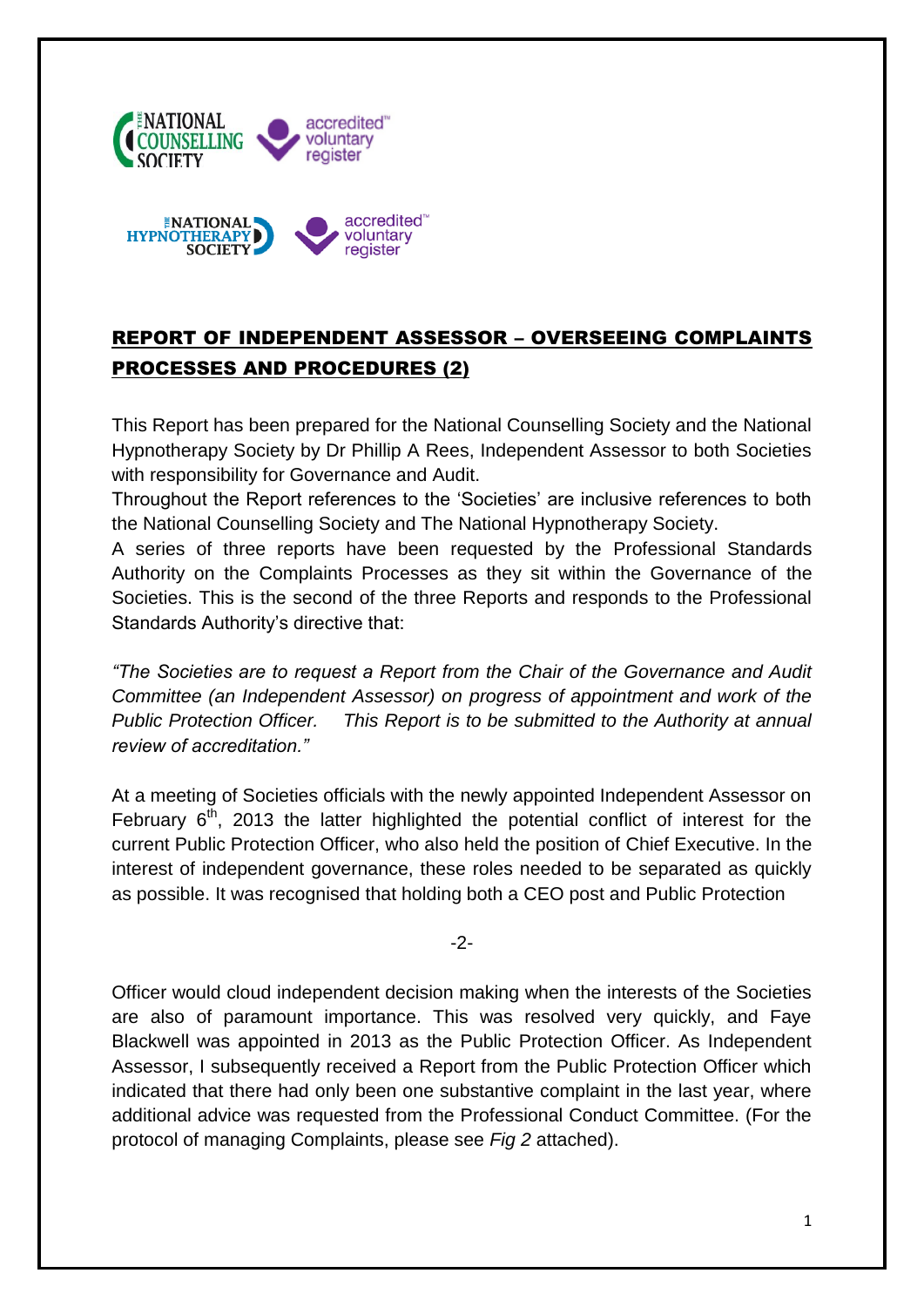As Independent Assessor, I am content that the requirements of the Professional Standards Authority have been complied with, and Societies governance now safeguards the separation, and independence, of the Public Protection Officer from any other executive role within the Societies.

finicip A Lees.

Dr Phillip A Rees

**BA(Hons), PhD(Psychology), DipCPC, DipPTSC, CertSuper, MISMA, FCollT, FRSA**

**Independent Assessor for Governance and Audit**

**February 2014**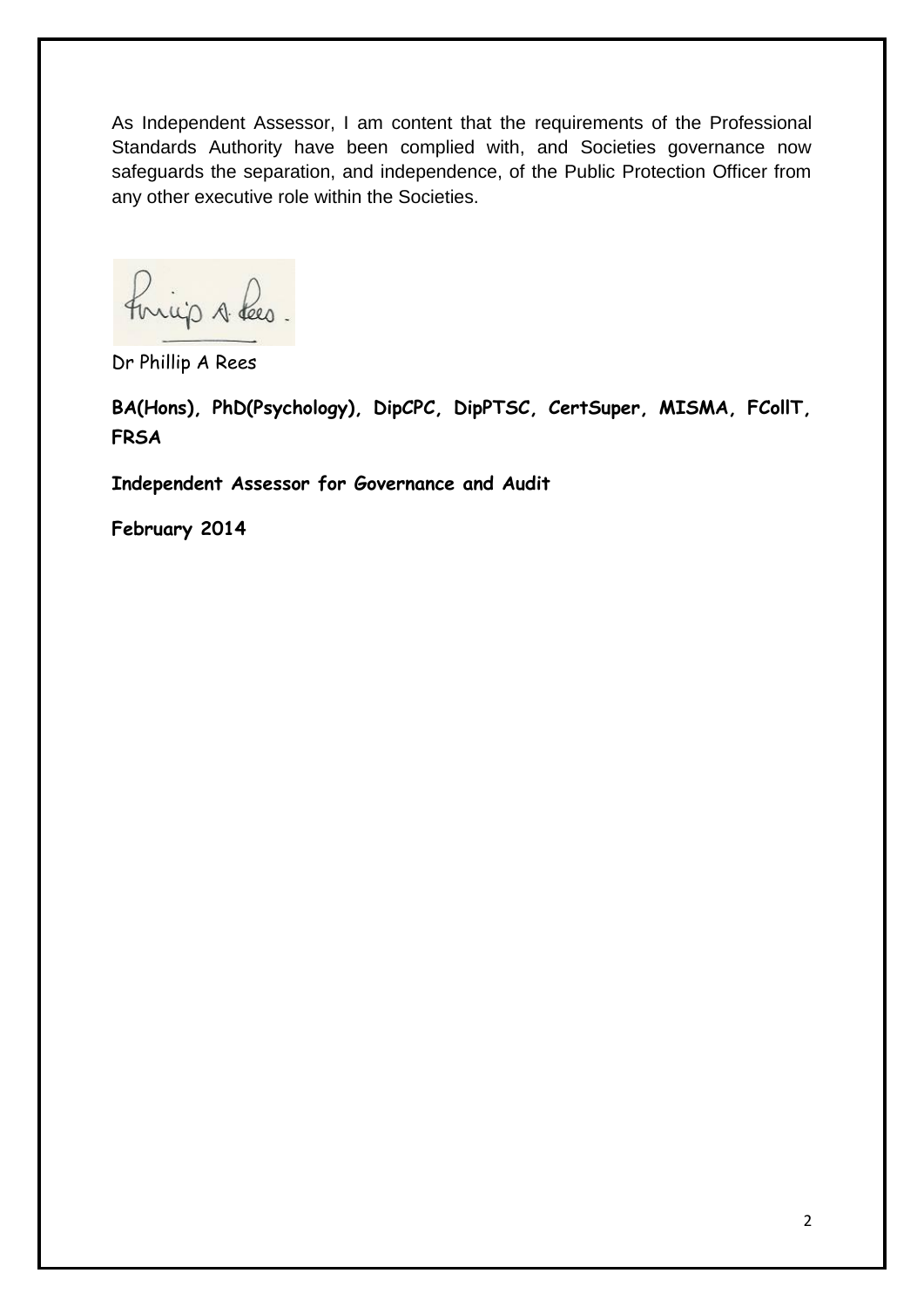![](_page_14_Picture_0.jpeg)

# REPORT OF INDEPENDENT ASSESSOR – OVERSEEING COMPLAINTS PROCESSES AND PROCEDURES (3)

This Report has been prepared for the National Counselling Society and the National Hypnotherapy Society by Dr Phillip A Rees, Independent Assessor to both Societies with responsibility for Governance and Audit.

Throughout the Report references to the 'Societies' are inclusive references to both the National Counselling Society and The National Hypnotherapy Society.

A series of three reports have been requested by the Professional Standards Authority on the Complaints Processes as they locate within the Governance of the Societies. This is the third of the three Reports and responds to the Professional Standards Authority's directive that:

*"The Societies are to request a Report from the Chair of the Governance and Audit Committee (an Independent Assessor) on the application of the new complaints procedures in future cases. This Report is to be submitted to the Authority at annual review of accreditation."*

The application of the Complaints Procedure is set out on the attached *Figure 2.* This charts the pathway of a Complaint, from the time when it is received by the Administration Team to the decision on whether it should go Tier 1 route or Tier 2. The former will normally mean that there are no serious Public Protection issues, and the decision may be finalised by the Public Protections Officer. If unsure, the complaint can be referred to the Chair of the Professional Conduct Committee, and an outcome of this could be that it is referred to the *'Fitness to Practice'* panel. A more serious complaint would involve Public Protection issues, and be referred through the Tier 2 route. This will automatically bring into play the Professional Conduct Committee, and invariably the '*Fitness to Practice' panel.* At the conclusion of any investigation of the complaint, the decision will be conveyed to the Public Protection Officer who will convey final decision to the Complainant. This is a very comprehensive and safe process, and ensures accountability. As Independent Assessor, I am satisfied that the process – as highlighted in Fig 2 – has been closely adhered to. In the past twelve months, there has only been one substantive complaint. This did require liaison between the Public Protection Officer and the